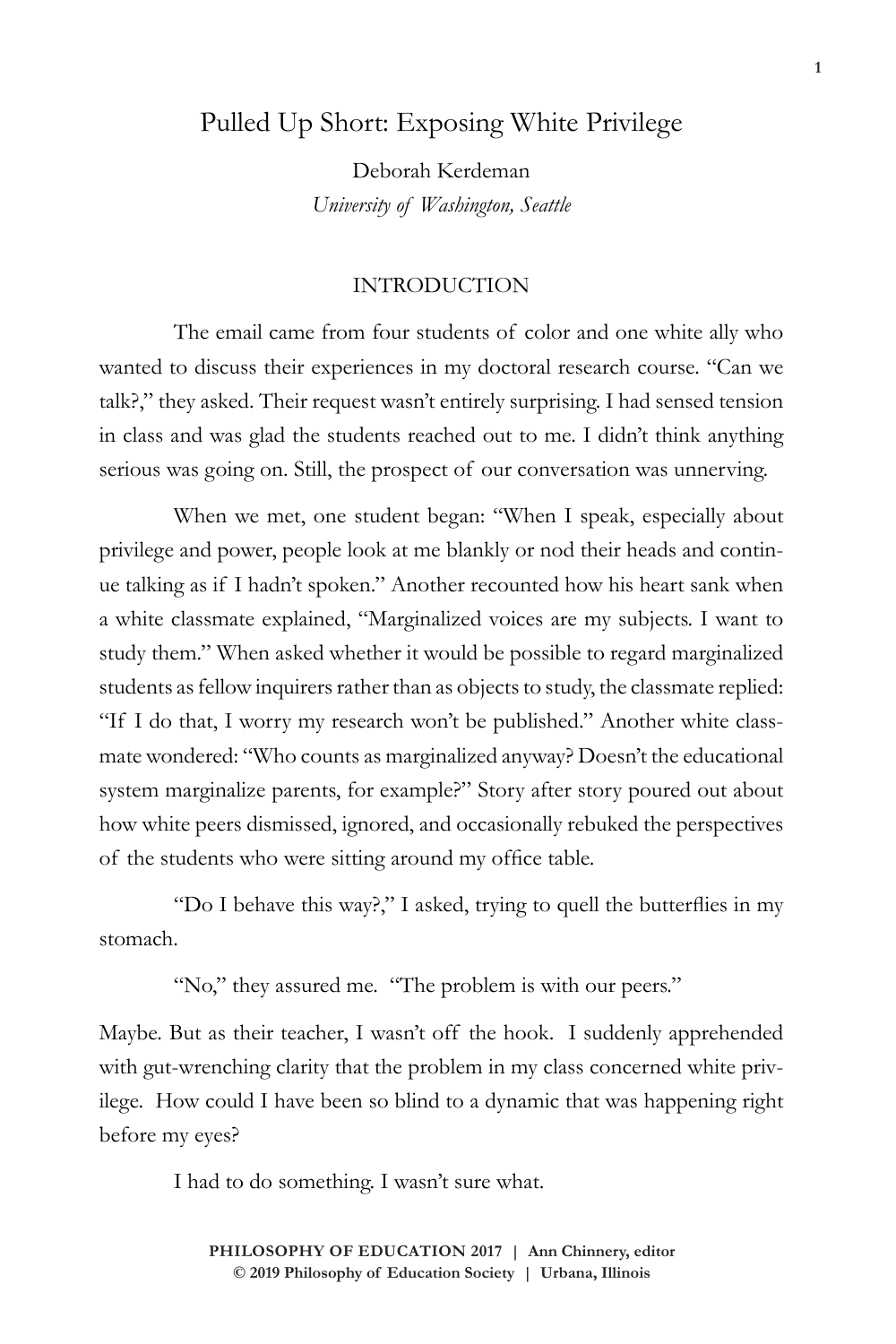Sensing my hesitation, one of the students reached into her bag and produced a stack of articles. "Are you familiar with these authors?," she asked. "I recommend them." Leafing through the pile, I saw familiar names: Barbara Applebaum; Kathy Hytten and John Warren; Cris Mayo; Audrey Thompson. I was too embarrassed to tell my students that I had attended many PES conferences with these respected scholars. But I had not read their work. "It's interesting," I thought, "but it doesn't apply to *me*."

Of course, the work *did* apply to me. I stumbled through the rest of the week, shell-shocked but nonetheless clear that I had to address the racial tension in my class. I read the articles my students gave me. I consulted with colleagues at my institution who focus on anti-racist pedagogy. I started monitoring small group discussions and had follow-up meetings with some of the students. The class improved. My life as a teacher and human being also improved, although in ways I could not have imagined at the time.

These events occurred twelve years ago. Since then, I have changed how I approach teaching. For instance, I developed a new class: "Social Justice, Social Science, and Qualitative Research." I joined a group of faculty colleagues who facilitate colloquia that address equity and social justice in education. I now call my "Introduction to Educational Philosophy" course, "Introduction to *Western* Philosophies of Education." Recently, I supervised a doctoral dissertation that convincingly argued that improving education for indigenous and white students requires de-colonizing conversations, not inclusive curricula.<sup>1</sup> Twelve years ago, I did not know, and did not care to know, anything about "de-colonizing" education.

I have also started experiencing what I call, "micro-awakenings;" flashes of discomfiting insight into how I am implicated in a network of everyday practices that are systematically normed to privilege white people. How could I have been so callous to the fact that my favorite musical, "Oklahoma," erases indigenous experience? How could I have failed to appreciate that, for many black mothers, working outside the home is a necessity, not a choice? What does the term "non-Hispanic white" mean? Are Hispanics white?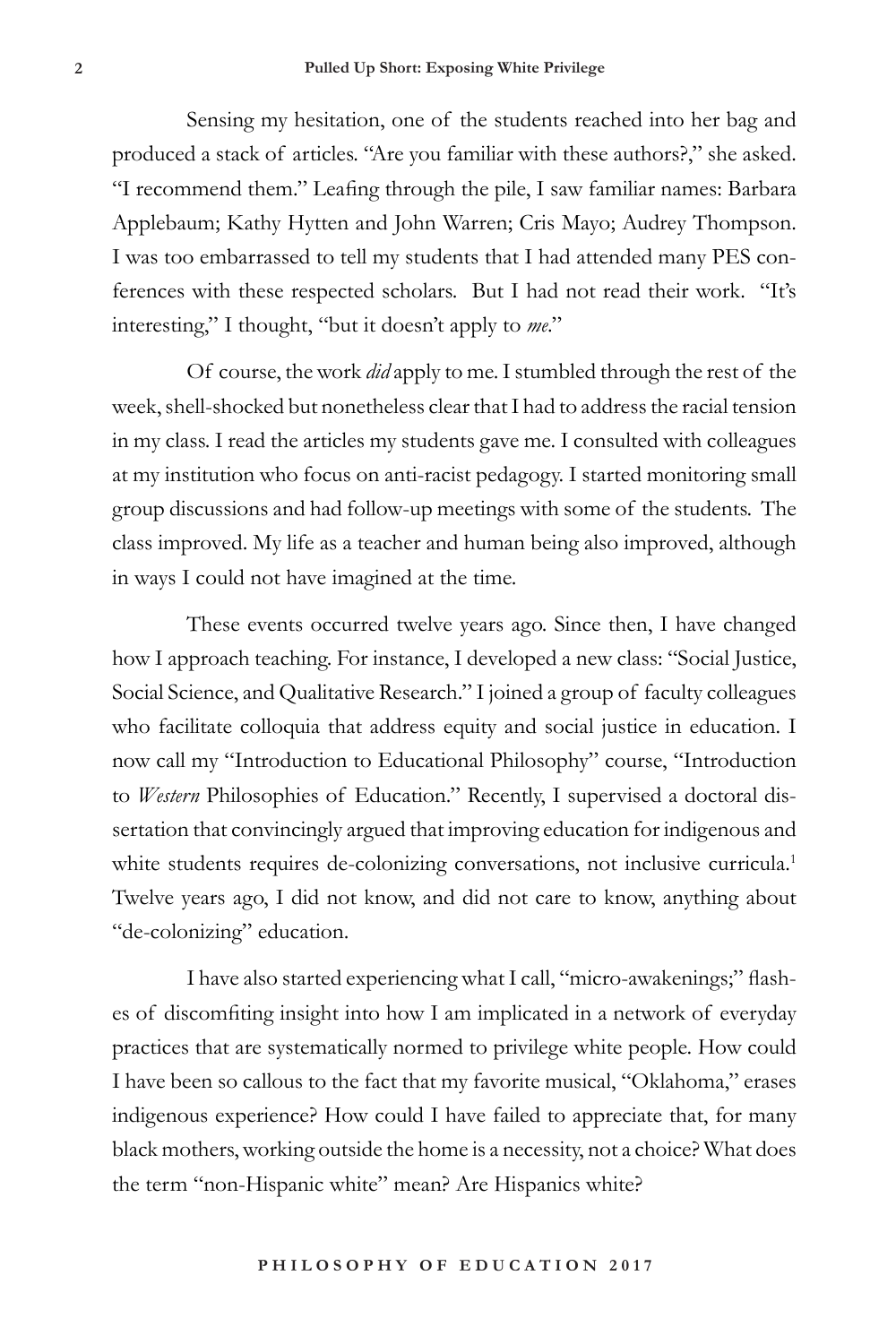My understanding of white privilege continues to grow clearer. Nonetheless, my blind spots with respect to race and privilege have not been eradicated. On the contrary: I continue to confront how much my investment in white privilege obfuscates my vision. As recently as last quarter, for example, I learned that some students of color in my research course continue to feel dismissed by their white classmates. I had no idea this was occurring. Reflecting on another course I recently taught, I came to realize that my behavior likely marginalized a student of color. I kind of knew it at the time … but did nothing.

I do not relay this story simply to share a confessional tale. Rather, I want to use it as a way to do philosophy.<sup>2</sup> In particular, I want to examine two questions. First, why did that conversation with my students twelve years ago interrupt my refusal to acknowledge white privilege and reorient me to try and promote social justice through teaching? Second, does my experience offer any lessons for how educators could help other whites recognize their investment in privilege and work for racial justice?

To examine these questions, I draw on Hans-Georg Gadamer's philosophical hermeneutics. Gadamer is helpful because he explains what happened in that gut-wrenching moment when my blindness concerning white privilege was disrupted. Gadamer calls such experiences of disruption "being pulled up short."3 Being pulled up short does not merely interrupt our assumptions about the world, Gadamer contends. This experience also interrupts and alters our self-understanding.

Many scholars maintain that white students must learn to recognize and change structural inequities that sustain white privilege. Gadamer maps a different route. From his perspective, redressing white privilege requires insight into one's own existence as a privileged racial being. Self-insight, in turn, is predicated on engaging in conversations with partners who interrupt one's blindness regarding white privilege. Such conversations require and also promote a particular kind of ethical relationship.

To make my argument, I begin by briefly analyzing the experience of being pulled up short. I then use Gadamer's framework to examine why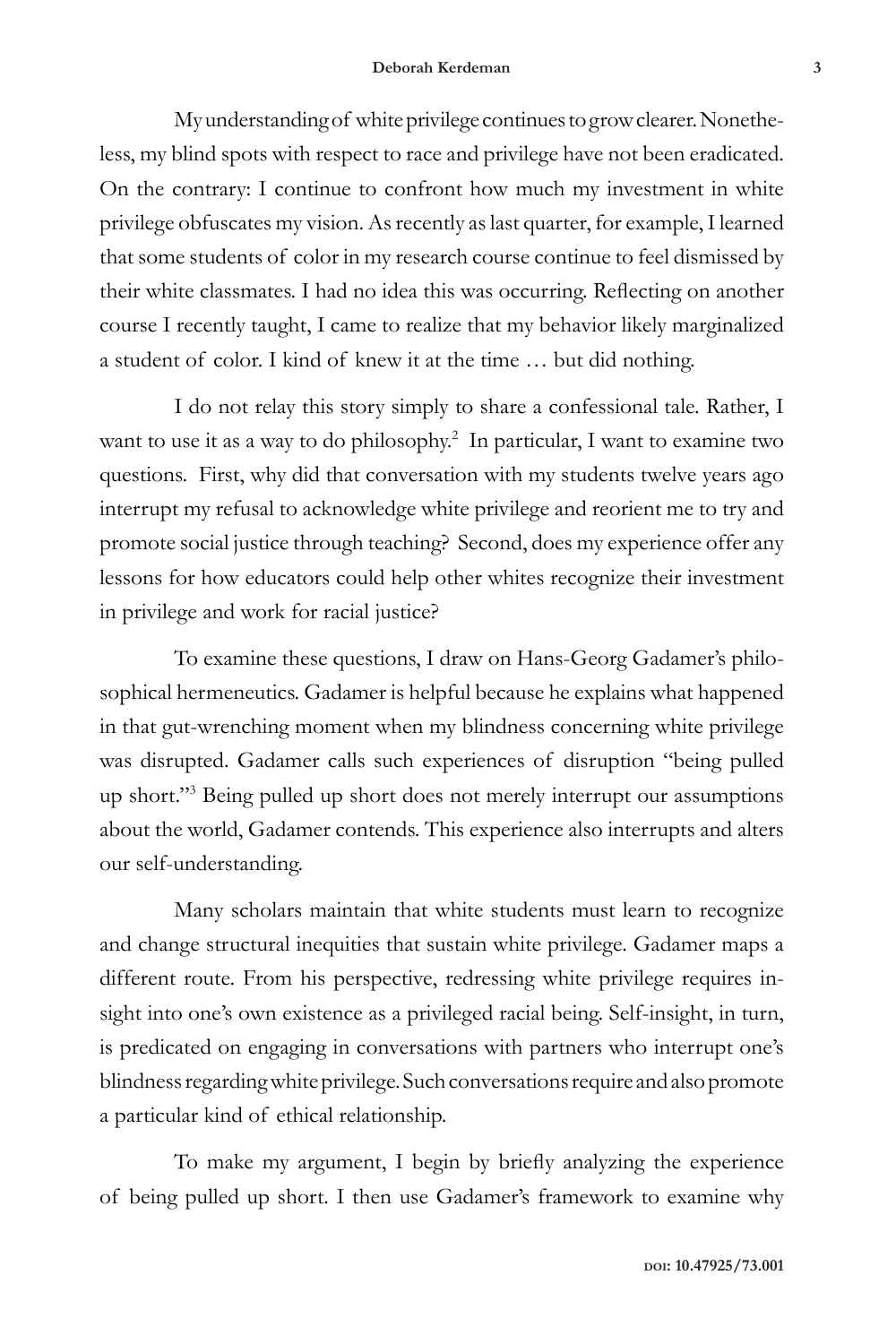conversing with my students provoked me to recognize my own investment in white privilege and why understanding my privileged situation altered my self-understanding and catalyzed me to adopt a social justice approach to teaching. I conclude by considering what my experience suggests about how to educate individuals to be pulled up short around white privilege.

#### PULLED UP SHORT

According to Gadamer's ontological view, understanding is a way of existing in the world that characterizes the human condition. In his words, understanding "is the original characteristic of the being of human life itself."4 We do not step outside of existence in order to understand it. Rather, we understand existence through experiencing life over time. Our past experiences shape how we anticipate the future; our present experiences reshape how we understand the past.<sup>5</sup>

Making sense of life is possible because human beings are born or "thrown" into meaningful contexts, which others already have interpreted. Drawing on the interpretive legacies we inherit, we construe meaning for ourselves. This process occurs primarily through pre-reflective practical engagements with people and things. In other words, we instinctively know or intuit how to get around in various situations. Gerald Bruns explains that pre-reflective knowhow signifies initiation into a way of life, being at home in a familiar world.<sup>6</sup>

As a way of being at home in the world, pre-reflective know-how is bound up with our purposes, interests, and concerns. In our dealings with people and things, we implicitly ask ourselves a number of questions, i.e., under these circumstances, what should I do? What do I care about? Am I willing and able to respond? Understanding our situation, in short, entails understanding ourselves. *How* we see the world and *what* we do within it is bound up with *who* we are and *where* we think we are headed. In Gadamer's words, "all such understanding is ultimately self-understanding … Thus it is true in every case that a person who understands, understands himself [*sich verstehen*], projecting himself upon his possibilities."7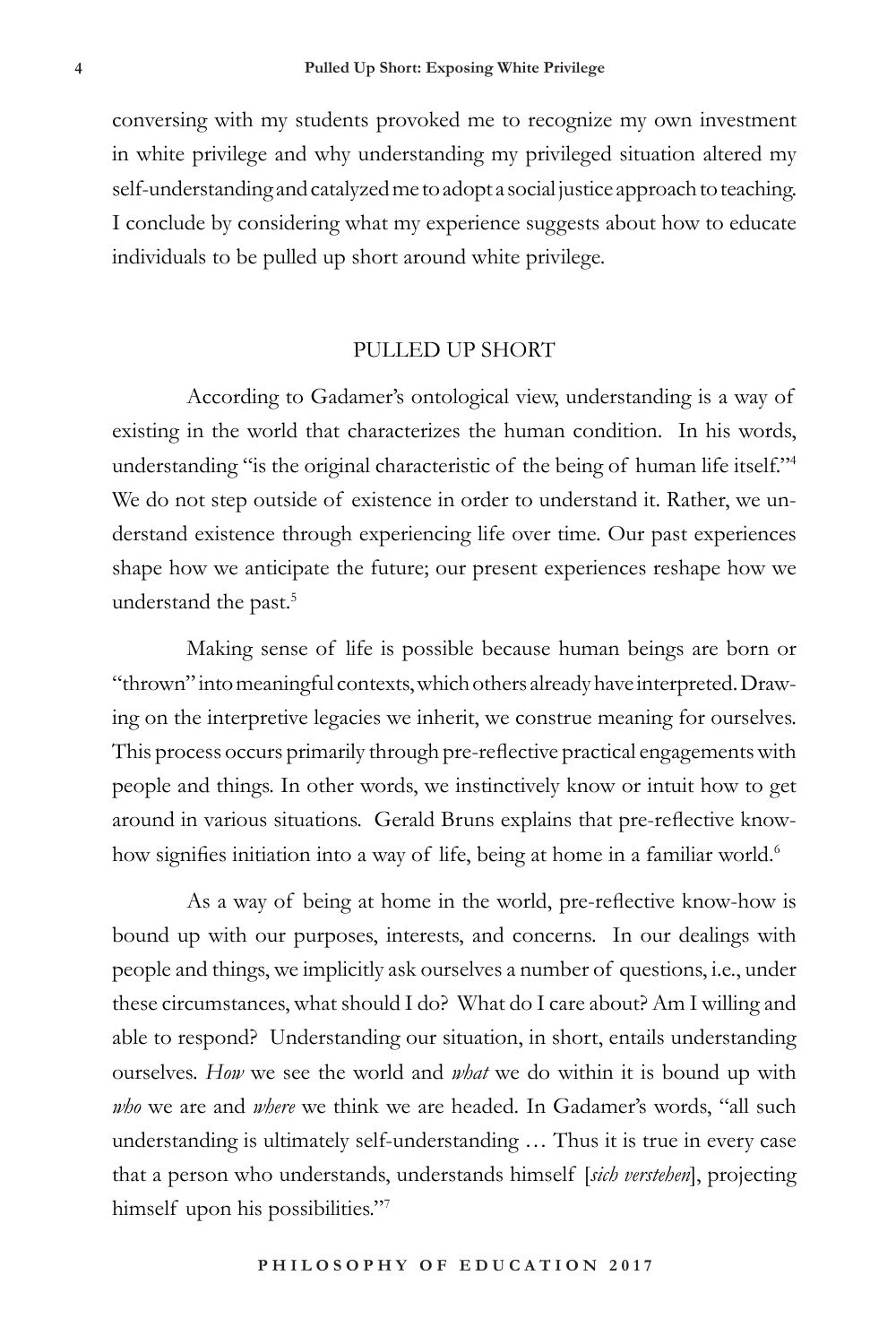The inescapability of pre-reflective understanding poses a dilemma. Inasmuch as understanding is always occurring, then at some level, we must already have understood that which we wish to clarify or explain. How is critical reflection therefore possible? It seems that reflective understanding can only perpetuate and repeat pre-reflective assumptions.<sup>8</sup>

Gadamer disputes the conclusion that understanding is viciously self-referential. While understanding is temporally conditioned, it is not static or self-enclosed. Rather, understanding is like a horizon: situated yet constantly projecting beyond itself.<sup>9</sup> Future understanding—what Gadamer calls "projected" understanding — is never entirely new. Rather, projected understanding remains partially circumscribed by the pre-suppositions it illuminates. Nonetheless, our pre-suppositions can become critically reflective.

Critical reflection becomes possible, Gadamer says, whenever we converse with a partner about a question or problem of mutual concern. Concern can take many forms, including curiosity, anger, or love. The point is that both parties care about the subject at hand. Without mutual concern, there would be no reason to exchange ideas.

While interlocutors share a common concern, their perspective regarding the issue necessarily differs. "One always reads the other from within one's own time and place," Bruns explains.<sup>10</sup> We cannot extricate ourselves from our situation or leap into another's subjectivity through some sort of Vulcan mind-meld. Understanding "is not a mysterious communion of souls," Gadamer argues.<sup>11</sup> It is not empathy. To presume that we know how our partner feels or that we can understand our partner better than he understands himself is a form of "self-relatedness"12 masquerading as care.

Even though parties cannot escape their own experience in the world, they can come to understand their partner's perspective. Both parties consequently will realize insights that previously were unavailable to either of them. Horizons, in short, can broaden and become more critically reflective. Gadamer calls such understanding a fusion of horizons.13 When horizons fuse, one party does not simply absorb the other's viewpoint. Neither do parties interrogate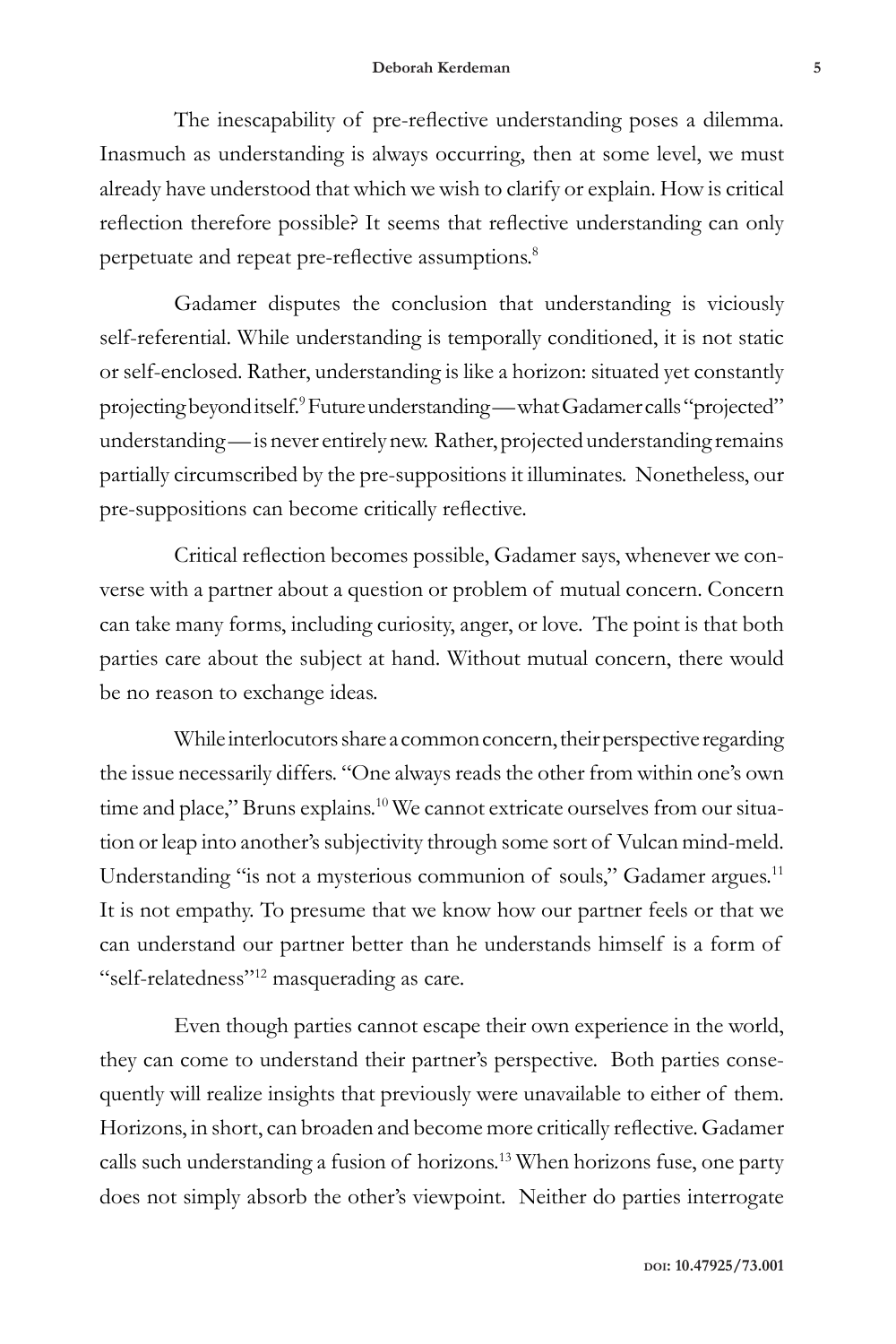each other to assess the validity of the other's claim. For horizons to fuse, each party instead must be open to the possibility that her partner has something true to say about the subject, which she could not fathom on her own.<sup>14</sup>

Openness to the possible truth of my partner's claim is not merely open-mindedness. Open-mindedness is the propensity to reserve judgment and dispassionately listen to the other's point of view.15 The kind of openness Gadamer has in mind, however, requires me to *be affected* by what my partner says — to hear his claim as an insight that directly touches my own understanding. The important thing, Gadamer writes, is "not to overlook his claim but to let him really say something to us … I must allow [the other's] claim to validity ... in such a way that it has something to say to me."<sup>16</sup> If I don't permit my partner's claim to affect me — if I treat his perspective as interesting but potentially irrelevant for my own understanding of the issue — I distance myself from the possible truth of my partner's position. More significantly, I fail to recognize that my partner is what Gadamer calls a "Thou," i.e., a fellow human being whose own existence is inviolable and unique.<sup>17</sup>

When I acknowledge my partner as a Thou, I can appreciate how her perspective differs from mine. More profoundly, I risk the possibility that my partner's position will expose, challenge, and perhaps refute my own understanding in ways I cannot anticipate in advance of actually engaging with her. In Gadamer's words: "Openness to the other involves recognizing that I myself must accept some things that are against me, even though no one else forces me to do so."18

Accepting some things that are against me does not require me to abandon my own position or lose consciousness of my "own inalienable Being," as Gadamer puts it.<sup>19</sup> But acknowledging the truth of my partner's claim *does* require me to affirm my partner as a person whose own views stand over and against my position and who therefore is not subject to my desires or will. Bruns describes Gadamer's Thou as an "other" who "will not be objectified before me."20 In Gadamer's words, "The other is not my dominion and I am not sovereign."21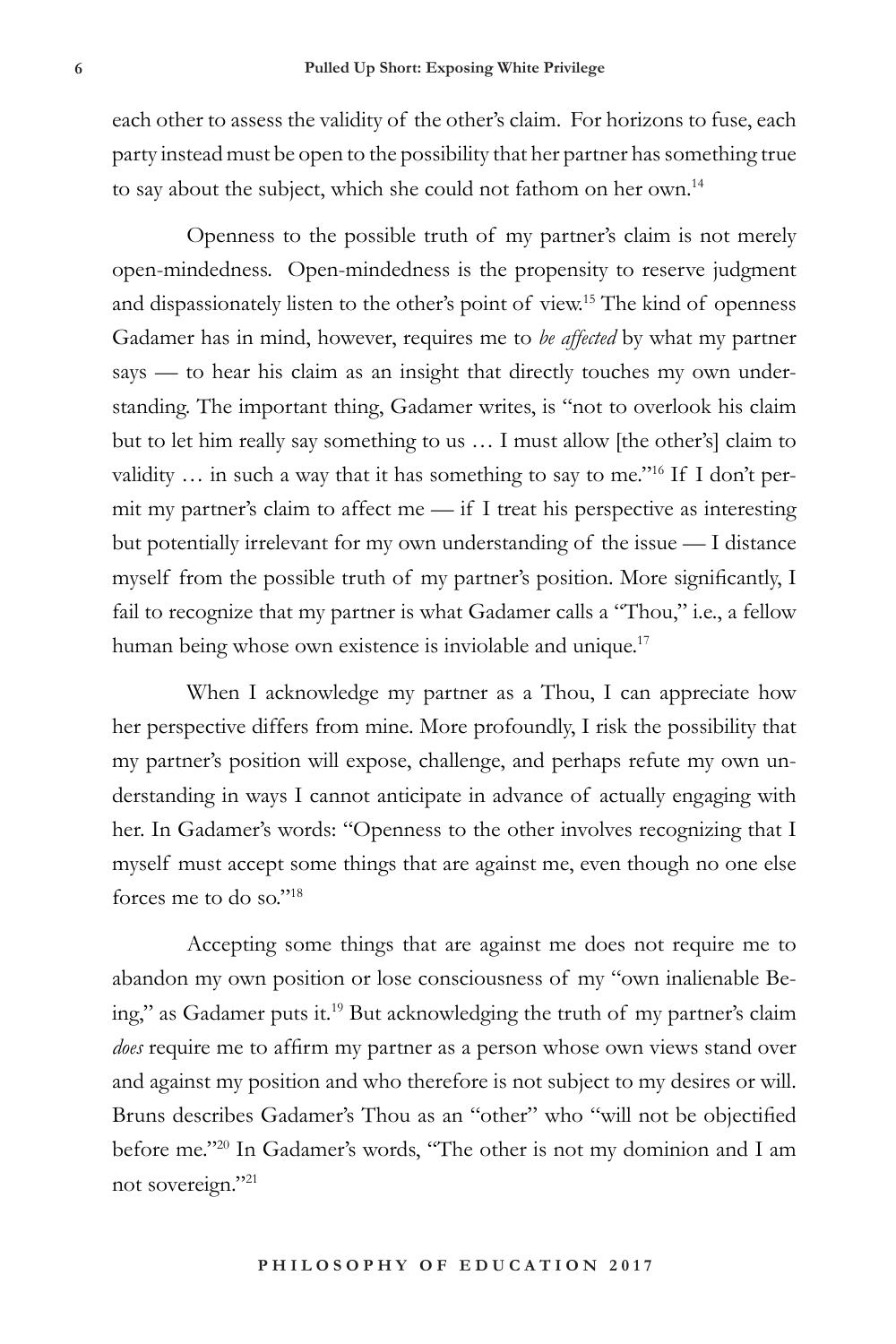#### **Deborah Kerdeman 7**

If I recognize my failure to regard another person as Thou, I do not merely achieve an intellectual insight. Rather, this insight disrupts my lived experience; it interrupts and arrests my tendency to appropriate another's perspective, deny his position, and/or dismiss his claim as irrelevant for my own concerns. Living through this disruptive experience destabilizes both my understanding of others and also my self-understanding. Gadamer calls this phenomenon "being pulled up short."22 Being pulled up short is unsettling. Admitting that another's view may be justified "makes us doubt our own," Gadamer observes.<sup>23</sup>

Nevertheless, being pulled up short can be an opening for critical new insight to emerge. Insight is not simply a matter of seeing something new we previously had missed. We see what we always have seen. But reflective insight negates and reverses pre-understanding; we consequently realize that "something is not what we supposed it to be."24 Insight is never final or complete. Conversing with another Thou will expose new limitations in understanding and self-understanding. These reversals in understanding can release us, however provisionally, from the grip of unexamined beliefs. The release we experience is "more than knowledge of this or that situation," Gadamer writes. "It always involves an escape from something that had deceived us and held us captive. Thus insight always involves an element of self-knowledge …"25

In sum, reflective insight, according to Gadamer, requires face-to-face conversations between partners who are open to having the limits of their pre-understanding exposed. Openness is not merely a matter of entertaining my partner's claim. Openness instead requires me to be affected by what my partner says — to allow my partner's challenge to "claim" me, i.e., to pull me up short by exposing limitations in how I understand my situation and myself. I cannot predict or control how I will be pulled up short. Rather than distance myself from my partner or defensively close myself off from the possibility that her claim could be true, Gadamer counsels me to be vulnerable to my partner's challenge, to risk the possibility that her view will provoke me to doubt my own position. While doubt is disorienting, it also makes insight possible. Insight requires me to regard my partner as a Thou, as a separate being who is not irrelevant to my concerns but who instead can affect and alter my existence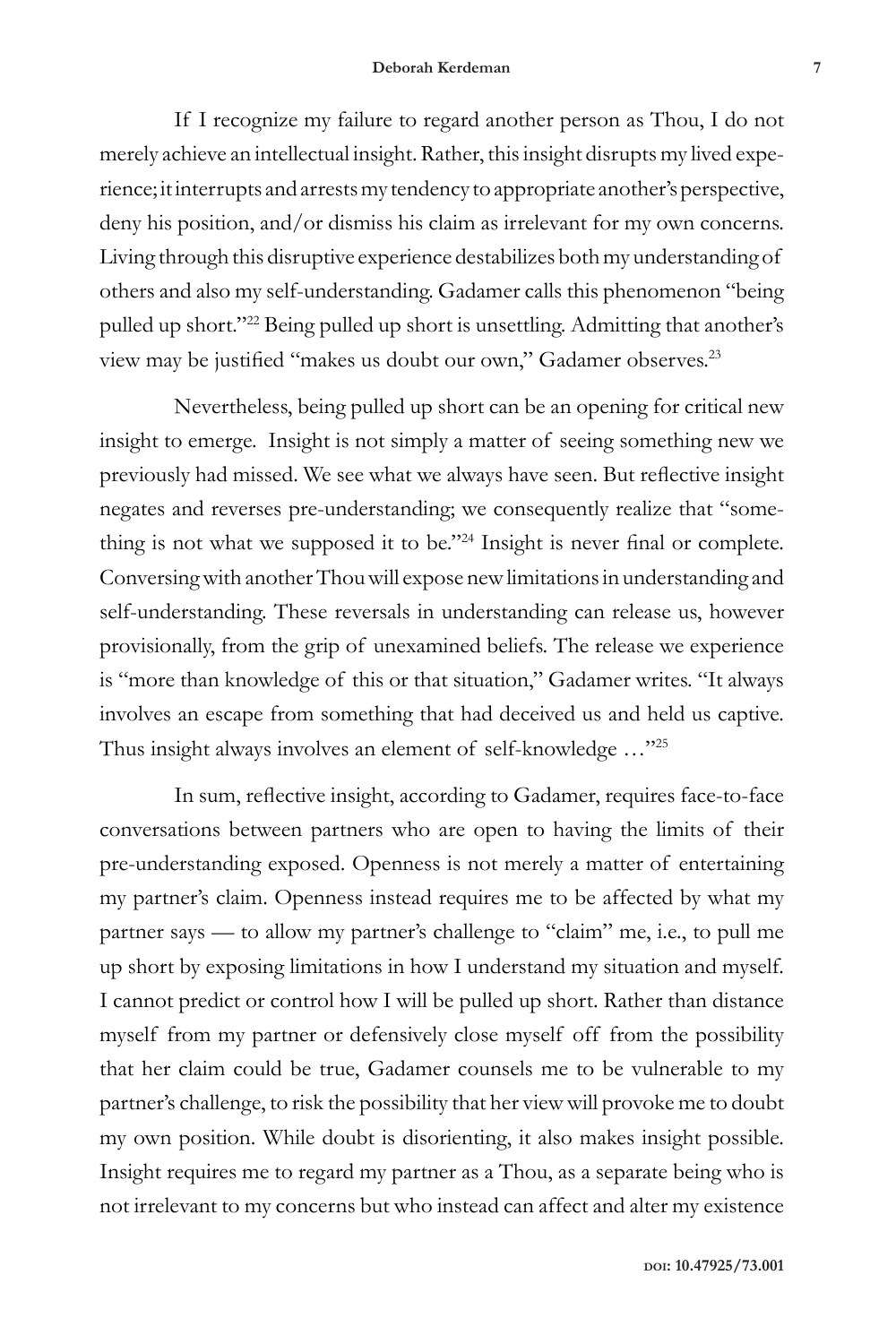and understanding. Without this kind of ethical relationship, reflective insight cannot emerge.<sup>26</sup>

#### PULLED UP SHORT: CONVERSING WITH MY STUDENTS

Drawing on Gadamer's notion of being pulled up short, I want to return to my conversation with my students to analyze how and why it disrupted my blindness regarding white privilege, altered my self-understanding, and catalyzed me to change my teaching. Viewed as an experience of being pulled up short, three features of my conversation become salient.

#### (1) *Common concern, but from different perspectives*

First, my conversation with my students concerned our mutual situation, i.e., tensions in our class. We brought different perspectives to this issue, however. I intuited tension but assumed it was not serious. I certainly did not see how white privilege was marginalizing students of color. By contrast, the students of color who spoke with me experienced marginalization viscerally; they wanted me to understand how white privilege was operating to marginalize them. In Gadamer's terms, the students wanted my understanding of our situation to become clearer, broader, and more critically reflective. They wanted me to experience a fusion of horizons.27

A fusion of horizons requires altering one's own initial understanding of a problem in response to being challenged. Empathy short-circuits this process, Gadamer argues.28 My students had not read Gadamer. But they intuited his premise that one can only approach another from one's own experience and perspective. Differences therefore are inevitable. Rather than ignore or dismiss our differences in a quixotic quest for empathy, my students challenged my view of our situation.

## (2) *Being affected: disrupting understanding of situations and self*

Second, my students' challenge *affected* me. Listening to their perspective, I experienced how I was "living" the phenomenon of white privilege both inside and outside my classroom. The articles my students gave me, together with my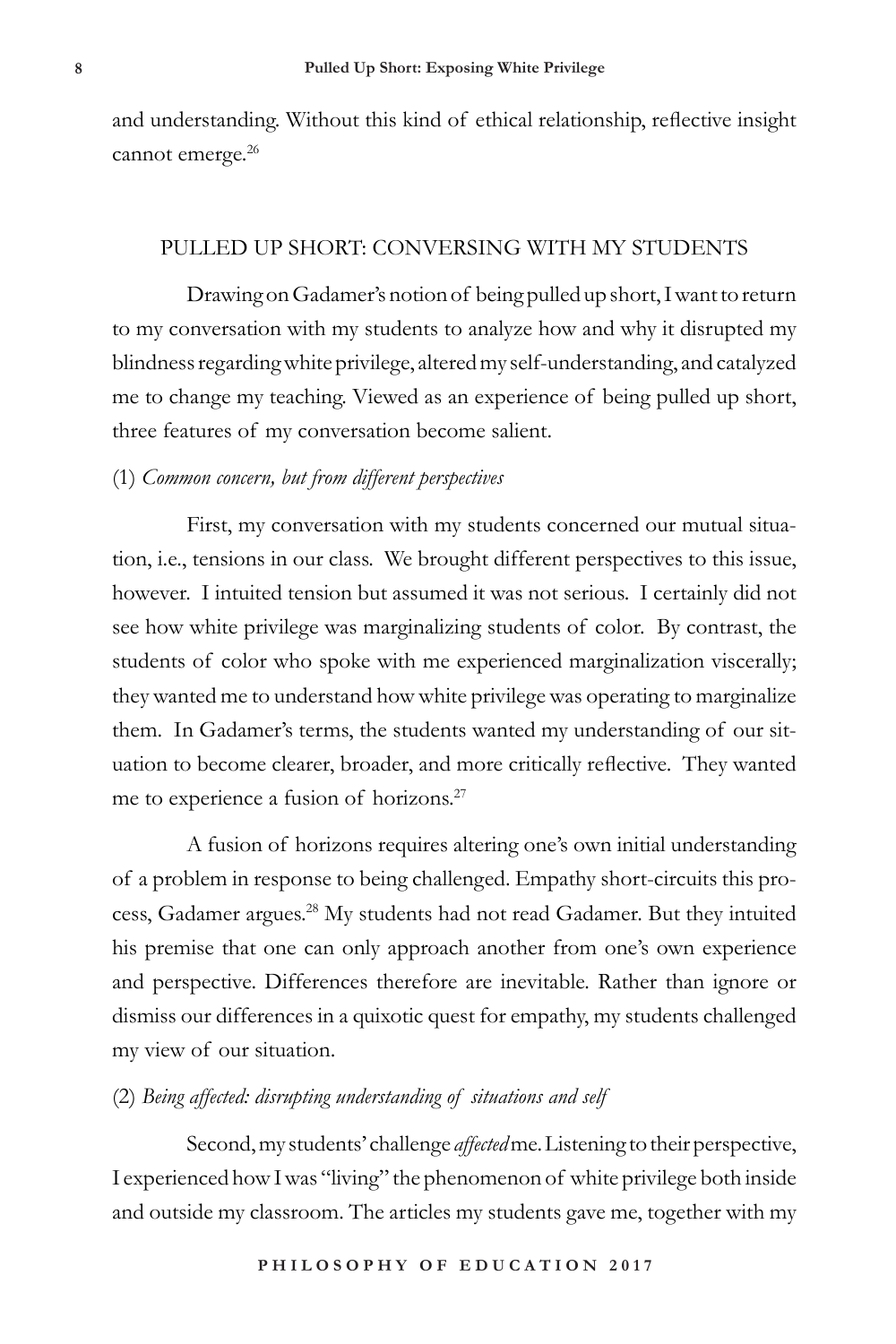subsequent consultations with my colleagues, certainly furthered my intellectual understanding of racial inequity and how those who benefit from privilege typically refuse to see it. But this information did not disrupt my blindness and transform my understanding. My awakening instead occurred when my students challenged my self-understanding as a white person.

Many anti-racist scholars argue that white privilege is a social structure that white students must learn to see objectively.<sup>29</sup> On Gadamer's ontological view of understanding, however, white privilege is not simply a social structure. More profoundly, white privilege is also a lived experience, a legacy of networked meanings that white people inherit, which shapes how they understand the world and themselves. Speaking for myself, I was — and continue to be — deeply familiar with the experience of benefitting from white privilege. I knew perfectly well — and still know — how to navigate this situation, how to participate in systems that perpetually privilege whites, myself included.

This pre-reflective way of belonging in the world is particularly hard to breach. Simply learning *about* social structures will not help people "get" it. Understanding white privilege instead requires one to acknowledge that one is refusing to see one's own lived experience. This is unnerving. My students' request to talk with me would not have been unsettling had I not sensed, however inchoately, that my refusal to acknowledge my pre-reflective intimacy with white privilege was about to explode.

### (3) *The students call; I respond*

This brings me to my third and final point. If being affected by my students' challenge exposed my blindness regarding white privilege, then on some level I must have been open to this disruptive experience. I like to think I am open to having my beliefs challenged. But prior to this conversation, being open to disruptive experiences had not helped me recognize white privilege. What prepared me to acknowledge white privilege this time around?

From Gadamer's perspective, this way of putting the question is problematic, because it puts too much emphasis on my own behavior and dispositions. The disposition to be open, Gadamer says, is not a proclivity that individuals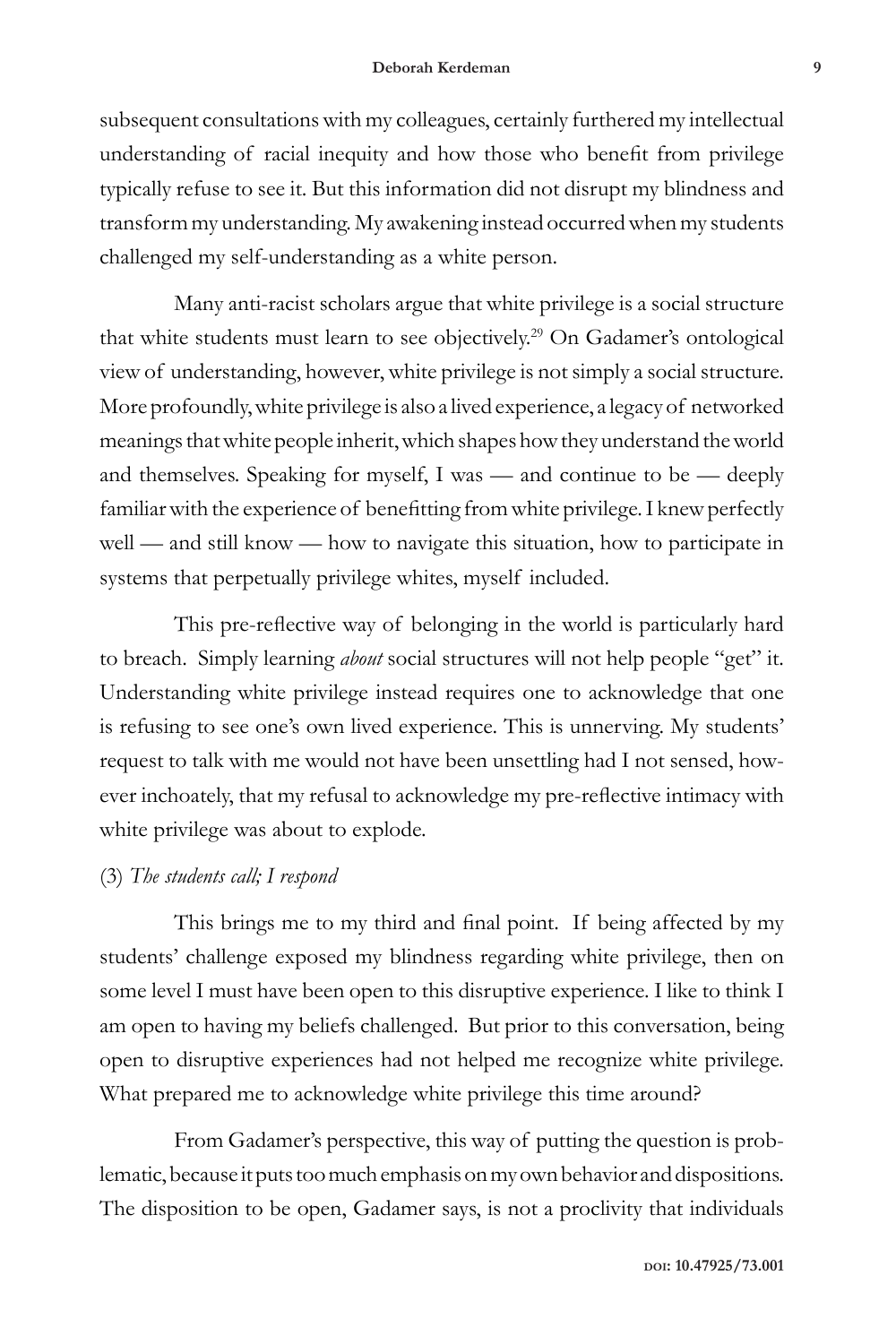exercise or develop on their own. This disposition instead is awakened when we engage with another human being — a Thou — whose challenge to our own position affects us, i.e., calls us to respond to what our partner is saying by questioning, doubting, and perhaps refuting our own perspective. Being open, we can say, is an experience of call and response, a genuinely ethical form of engagement in which each partner is vulnerable to the other's challenging summons.

To understand why this particular conversation pulled me up short, therefore, it is necessary to consider not only me but also my students and what they did. Challenging my perspective regarding white privilege, my students summoned me to respond to their perspective and let their point of view affect my own. The order of events is important. I did not first understand white privilege and then choose to respond to my students. On the contrary: the experience of responding to my students' call made my understanding of white privilege possible.

Thus, my insight into white privilege arose as a consequence of engaging in an ethical relationship of response-ability with my students. While seeing the racial dynamic in our classroom was disorienting, this insight also appealed to the responsibility I feel as a teacher to create opportunities for my students to learn. Response-ability led to responsibility, in other words.<sup>30</sup> I was my students' teacher. And as their teacher, I had the authority and the resources to take steps to improve our situation. Calling me to respond to their perspective, my students also called me to be the teacher they needed me to be. As long as I ignored, denied, or refused to acknowledge the racial dynamic in our classroom, however, I was not in a position to heed my students' call. As a consequence of responding to my students, the horizon of my understanding now encompasses my self-understanding that I am a privileged white person who exists in a world that is structured to benefit my race.

Responding to my students was not a deliberate decision I made to improve my understanding of race and privilege. Nor did I consciously choose to be affected by my students' challenge so that I would be relieved of my blindness. Rather, I think my propensity to respond to my students was seeded long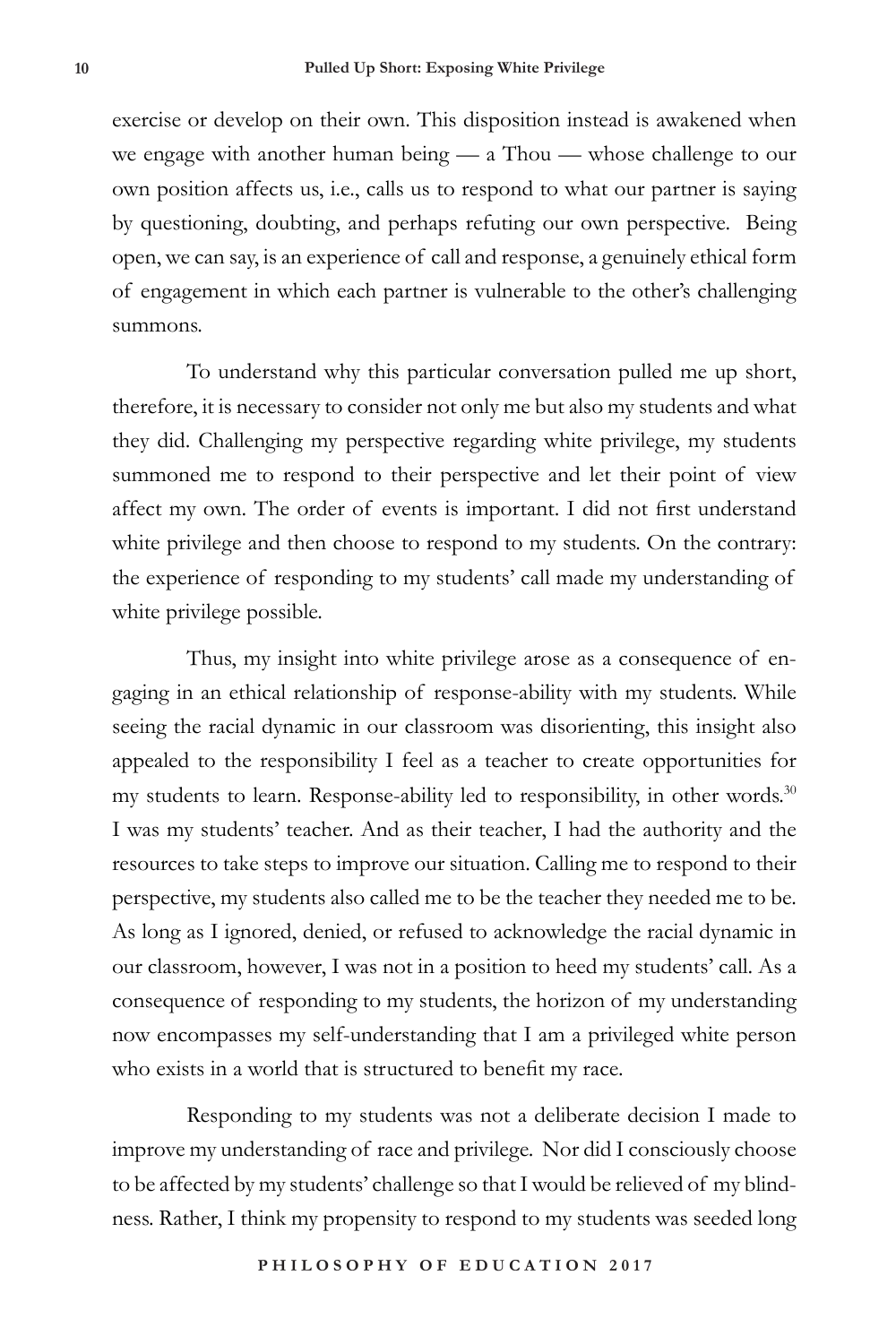ago when I first realized that being a teacher is central to my self-perception. Responding to my students thus clarified my self-understanding and allowed me to become more of the teacher, and more of the person, I have always aspired to be.

In sum, two aspects of this call-and-response relationship were important. First, my students were looking for a response from me. They were calling me to act. Second, my students' summons was addressed to a key aspect of my self-understanding: I was their teacher. In order to respond to them, I had to face my own understanding of what being a responsible teacher requires. And being a responsible teacher required me to acknowledge that my refusal to see white privilege was making me complicit in my students' marginalization. Acknowledging my complicity, I saw that my behavior contradicted who I want to be as a teacher and a human being. I would not have "risen to myself," however, were it not for my students' call to respond to them.

# EXPOSING WHITE PRIVILEGE: EDUCATING INDIVIDUALS TO BE PULLED UP SHORT

My analysis of being pulled up short concerning white privilege centers on one conversation between four remarkable graduate students of color who took a risk and challenged the blindness of their philosophically inclined white teacher. Does my story provide guidance or insight for other teaching situations, particularly when white teachers initiate conversations about privilege with white students and or with students of various races and ethnic backgrounds?

Initially, the answer seems to be "no." Many anti-racist scholars argue that disrupting white students' self-understanding is unhelpful and may be counter-productive. Some maintain that white students will resist this destabilizing experience; resistance is understandable and perhaps even inevitable. Students whose self-understanding is unsettled when they recognize their investment in white privilege may find that their confidence is so shaken, they withdraw from working to achieve social justice.<sup>31</sup>

Other scholars contend that focusing on self-awareness is misplaced.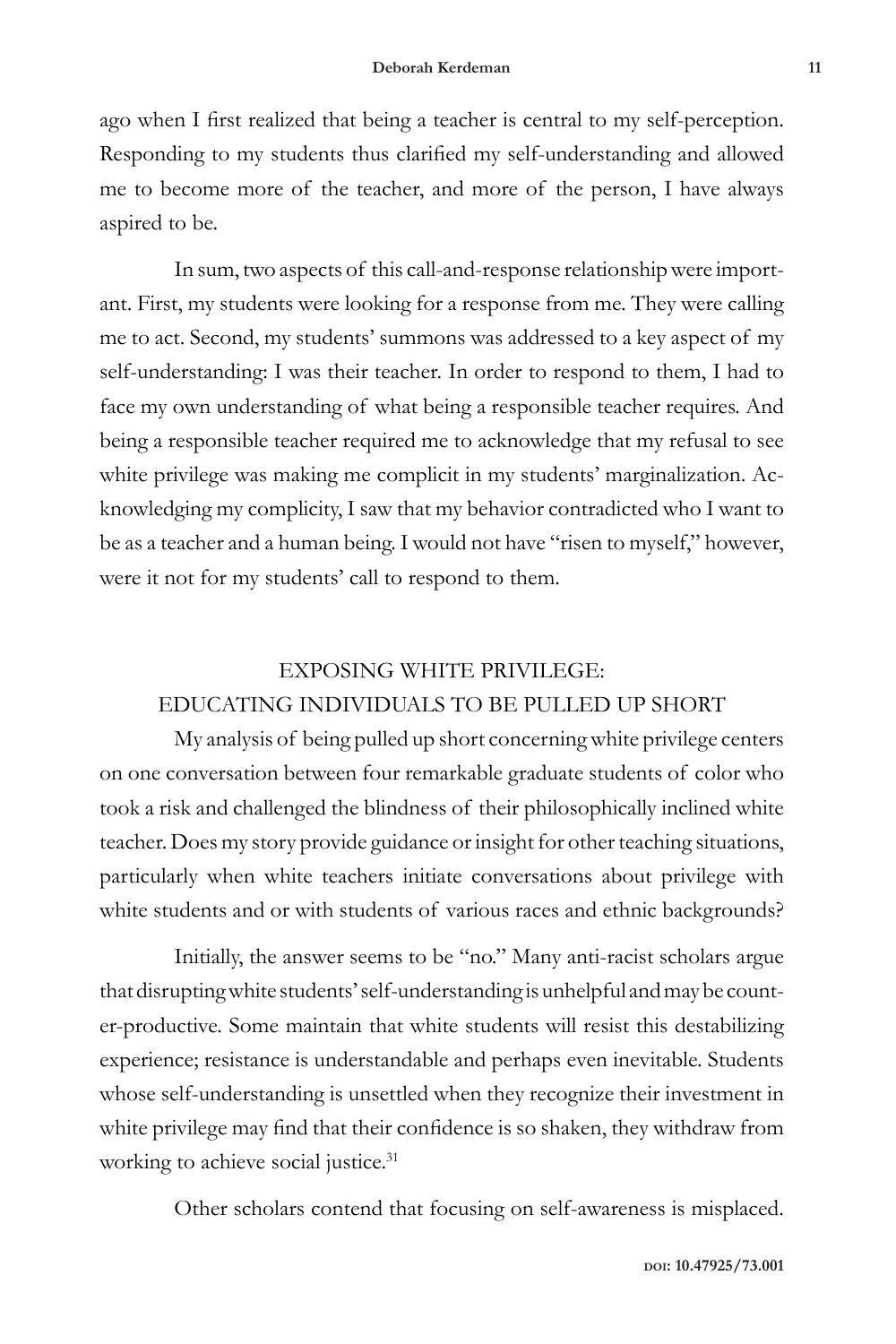Changing hearts and minds will not change policies or laws. Collective political action, not self-insight, is needed to transform institutions and culture-wide assumptions that are systematically structured to privilege whites and oppress people of color.<sup>32</sup>

In short, some scholars argue that disrupting self-understanding may be impossible. Others argue that disrupting self-understanding may be unnecessary. I want to sketch how viewing education through the lens of being pulled up short can help teachers reframe both these concerns.

Let's turn first to the concern that students tend to resist disruptions in their self-understanding. I think this concern is legitimate. In my view, Gadamer does not take it seriously enough. He writes: "The mere presence of the other before whom we stand helps us to break up our own bias and narrowness, even before he opens his mouth to make a reply."33 I wonder if Gadamer would have made this claim had he tried to teach white students to recognize white privilege.

Nevertheless, being pulled up short offers a way to acknowledge and possibly transform resistance. Encouraging students to share their different perspectives about a concern that they genuinely share could help them see that their own views are welcome and necessary. The concern does not have to focus on racial inequity writ large; students are more likely to engage with a particular case of white privilege that has personal valence for them. The Bok Center at Harvard University provides an example of this strategy. "Look for a relevant meta-issue that the hot moment raises," the Center's guidelines stipulate. Help "all students seek to understand each other's perspective, as a pre-requisite to understanding the subject at all."34

Beyond simply airing differences, however, students need to be affected by what their classmates say; they need to allow themselves to be pulled up short by a classmate's challenge and recognize that the other's challenge reveals troubling blind spots in their own position. Yes: being pulled up short is precisely the experience that students are likely to resist. It is possible that in some cases, resistance may be so entrenched, it can't be unsettled — at least not at that particular time or with those particular conversation partners. But in other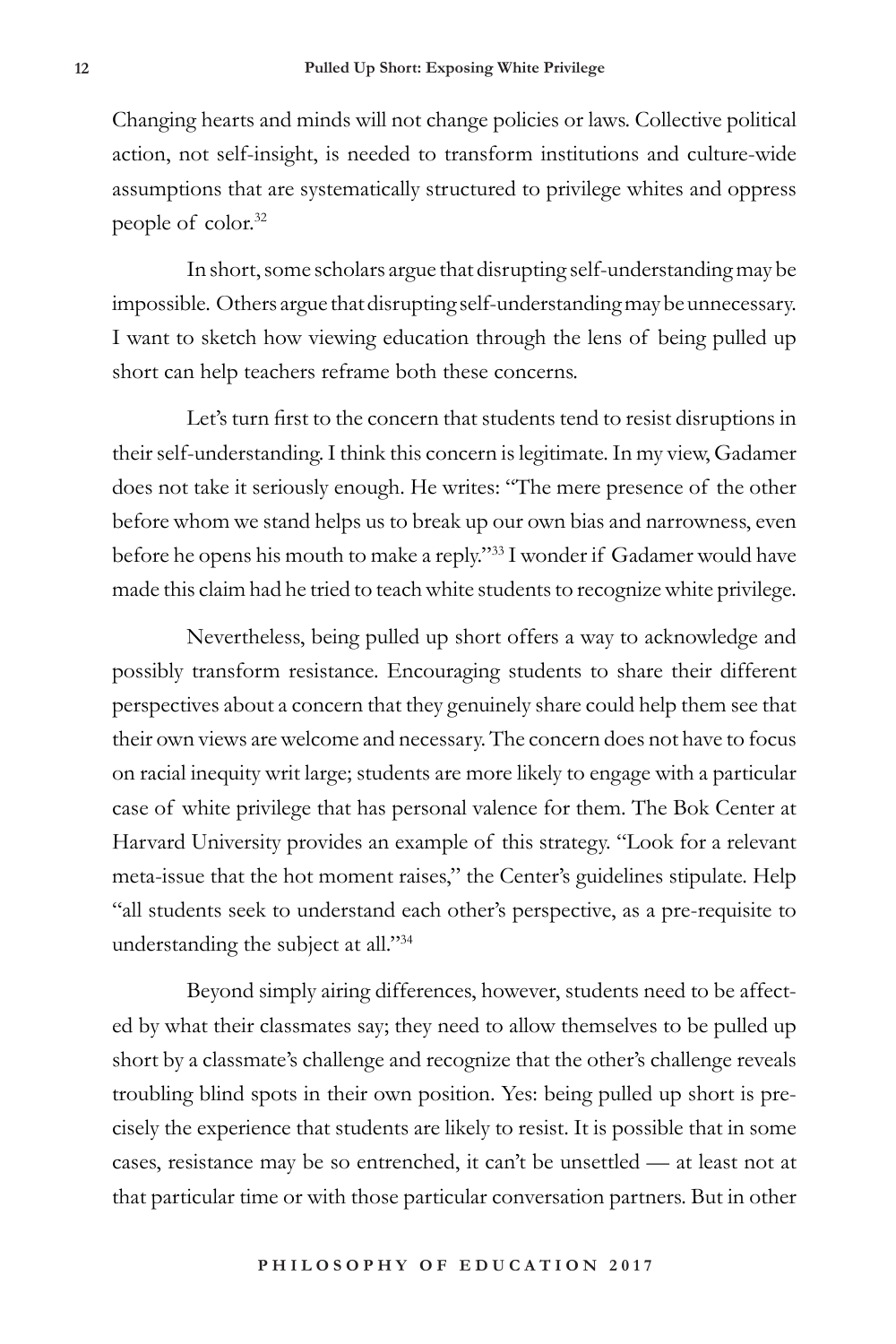cases, resistance could signal that a student is not just evaluating an argument on an intellectual level. Rather, she has been personally affected by her classmate's challenge. In these cases, teachers could consider how to help students learn to appreciate that they need their classmate's challenge to help them clarify their own understanding of an issue. Being affected by one another thus becomes an opportunity to engage in an ethically transformative interaction in which students learn to treat one another as Thou.

Of course, teachers need to think hard about what it means to help students realize that they need each other. White students may need students of color differently than students of color may need whites; students of color are not responsible for teaching their white classmates to acknowledge white privilege. Addressing this important challenge, however, is not a reason to avoid conversations that disrupt students' self-understanding. Rather, it invites teachers to realize a longstanding insight of humanities education: experiencing vulnerability and self-doubt is necessary for becoming more insightful, mature, compassionate, and respectful of others.35

The second concern is that cultivating self-awareness is insufficient for transforming social institutions that are structured to promote racial inequity. A 2015 New York Times article illustrates this concern.<sup>36</sup> The story describes an encounter between Hillary Clinton and a Black Lives Matter activist named Julius Jones. Jones challenges Clinton "to bare her soul: 'Now that you understand the consequences, what in your heart has changed?' he asks. 'How do you actually feel that's different than you did before?'" The article then describes Clinton's response: "Mrs. Clinton seems unlikely to be persuaded that extensive self-examination will accomplish much … 'I don't believe you change hearts,' Mrs. Clinton says, summarizing her basic view of social policy movements. 'I believe you change laws, you change allocation of resources, you change the way systems operate.'"

I appreciate Clinton's perspective regarding the importance of policy. Simply waiting for white people to wake up will not bring about racial justice. In addition to being impractical, focusing on the self-awareness of white people re-centers the quest for racial justice on white experience.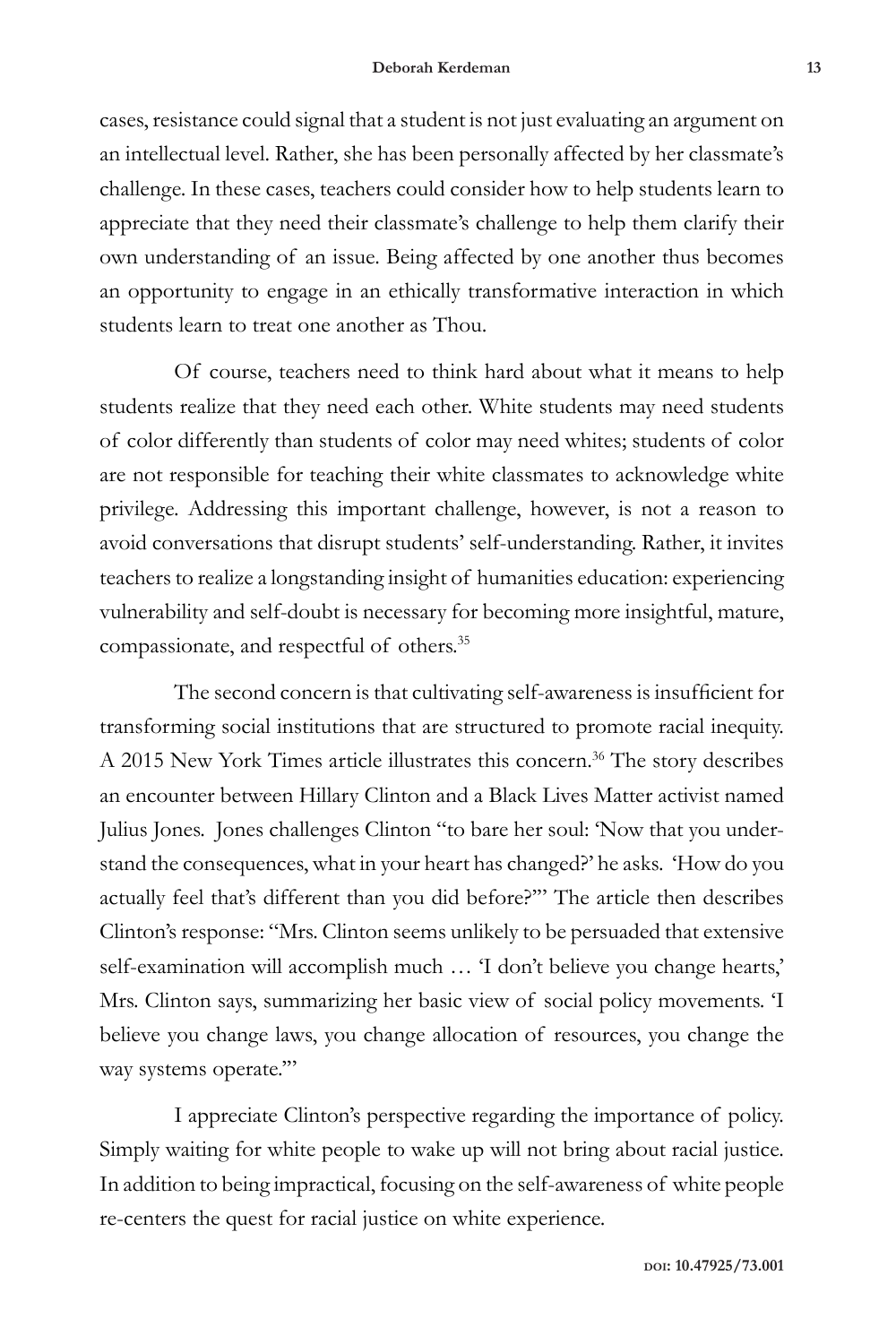I want to suggest, however, that in addition to being relevant for how people live their lives, transforming self-understanding also is relevant for public policy. Collective political action is enhanced when people learn to engage with each other in ethically sensitive ways. It also is possible that deepened self-insight can change an individual's viewpoint regarding policy. Finally, political action that is uninformed by experiences that challenge and deepen self-insight can be a form of distancing oneself from understanding how racial inequity impacts real people. Engaging in social action does not absolve one from looking at one's own pre-reflective attitudes and behavior. I think this is the point of Jones' challenge to Clinton.

#### **CONCLUSION**

Interrupting students' self-understanding raises difficult pedagogical issues. Examining this experience through a Gadamerian lens, I do not mean to promote strategies that will make it easier for teachers to pull students up short around white privilege. Disrupting self-understanding is fraught. Nevertheless, Gadamer counsels teachers and students not to fear raw first-hand engagements with perspectives that challenge one's own position and make it possible to become a better person.

1 John P. Hopkins, "Conversations That Matter: Decolonizing the Inclusive Discourse of American Indian Education Reform," (PhD diss., University of Washington, 2015).

2 I am grateful to Audrey Thompson for this insight and for our many deep conversations as I was conceptualizing this address. My thanks also to Dave Tarshes for his helpful comments and editing skills.

3 Hans-Georg Gadamer, *Truth and Method*, 2nd rev. ed., trans. Joel Weinsheimer and Donald G. Marshall (New York: Continuum, 2004), 270.

4 Gadamer, *Truth and Method*, 250.

5 For a helpful discussion of this idea, see Georgia Warnke, *Gadamer: Hermeneutics, Tradition, and Reason* (Stanford: Stanford University Press, 1987), 37-41.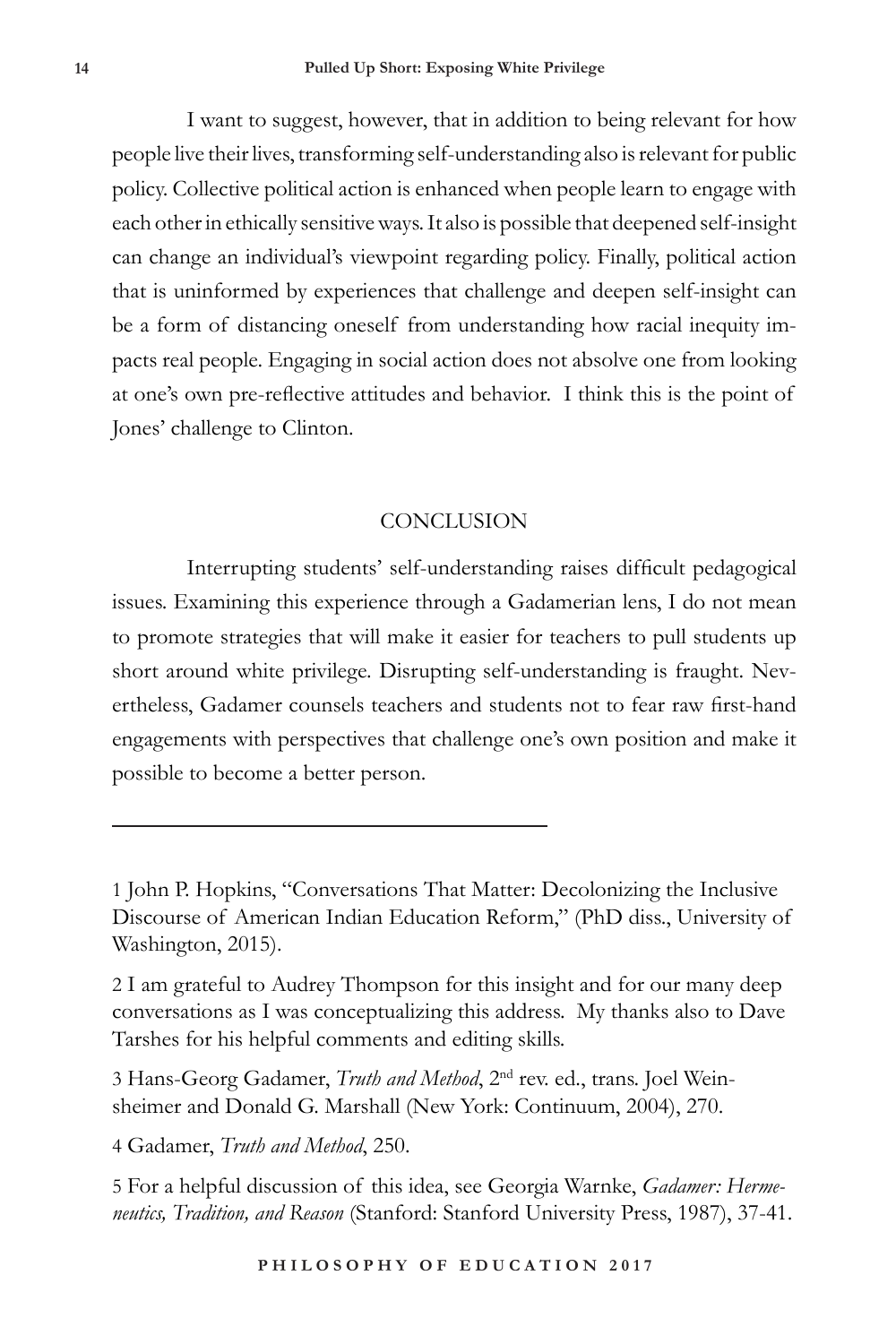6 Gerald L. Bruns, *Hermeneutics Ancient and Modern* (New Haven: Yale University Press, 1992), 3. Also see Brice R. Wachterhauser, *Hermeneutics and Modern Philosophy* (Albany: State University of New York Press, 1986), 22. Charles Taylor's discussion of Pierre Bourdieu's "habitus" provides additional insight into pre-reflective understanding. See Charles Taylor, *Philosophical Arguments* (Cambridge, MA: Harvard University Press, 1995), 171.

7 Gadamer, *Truth and Method*, 251. Also see Gadamer's discussion of Aristotelian ethics on pages 310- 312.

8 For an excellent analysis of why hermeneutic understanding is not viciously circular, see Andrew Bowie, "The Meaning of the Hermeneutic Tradition in Contemporary Philosophy," in *Verstehen and Humane Understanding*, ed. Anthony O'Hear (Cambridge: Cambridge University Press, 1997).

9 Gadamer, *Truth and Method*, 301.

10 Bruns, *Hermeneutics Ancient and Modern*, 182.

11 Gadamer, *Truth and Method*, 292. For Gadamer's argument regarding the limits of empathy, see his criticism of Edmund Husserl and Wilhelm Dilthey on pages 241-242.

12 Ibid., 353.

13 Ibid., 305 and 371. For a nice discussion of Gadamer's fusion of horizons, see Charles Taylor, *Dilemmas and Connections: Selected Essays* (Cambridge, MA: Harvard University Press, 2011), 30-33.

14 For an excellent discussion of this idea see Darren R. Walhoff, "Friendship, Otherness, and Gadamer's Politics of Solidarity," *Political Theory* 34, no. 5 (2006): 569-593, 580. Also see James Risser, *Hermeneutics and the Voice of the Other: Re-reading Gadamer's Philosophical Hermeneutics* (Albany: State University of New York Press, 1997). Gadamer's idea that conversation partners must be open to the possible truth of the other's claim is based on Heidegger's argument that a fore-conception of completeness guides all understanding. See *TM*, 294.

15 Bruns, *Hermeneutics Ancient and Modern*, 184.

16 Gadamer, *Truth and Method*, 355.

17 See Gadamer's discussion of the Thou in Ibid., 352-355.

18 Ibid., 355.

19 Hans-Georg Gadamer, "The Future of the European Humanities," in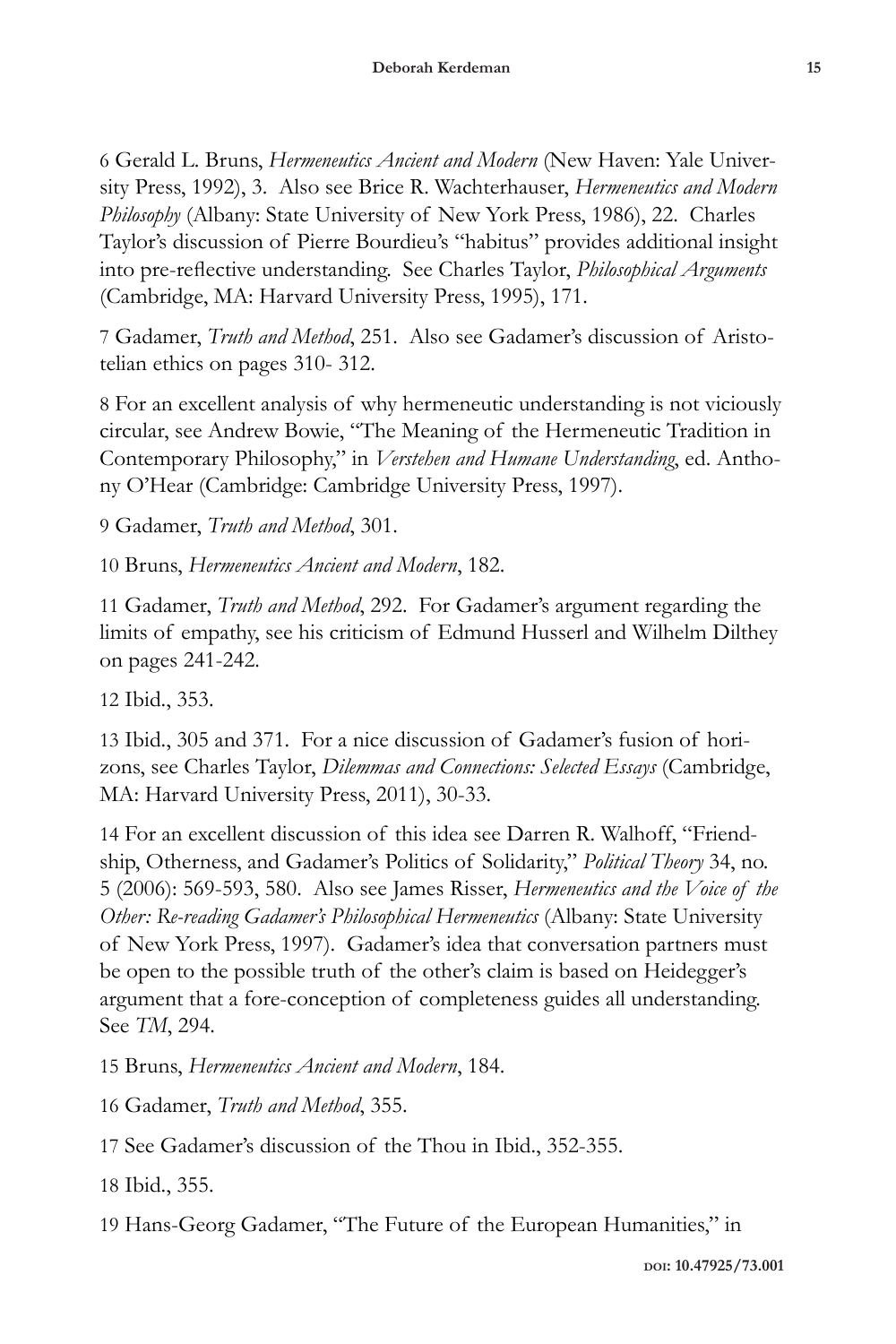*Hans-Georg Gadamer on Education, Poetry, and History: Applied Hermeneutics*, eds. Dieter Misgeld and Graeme Nicholson (Albany: State University of New York Press, 1992), 206.

20 Bruns, *Hermeneutics Ancient and Modern*, 180.

21 Hans-Georg Gadamer, "The Diversity of Europe: Inheritance and Future," in *Hans-Georg Gadamer on Education, Poetry, and History: Applied Hermeneutics*, eds. Dieter Misgeld and Graeme Nicholson (Albany: State University of New York Press, 1992), 233.

# 22 Gadamer, *Truth and Method*, 270.

23 Hans-Georg Gadamer, "Interview: The 1920s, 1930s, and the Present: National Socialism, German History, and German Culture," in *Hans-Georg Gadamer on Education, Poetry, and History: Applied Hermeneutics*, eds. Dieter Misgeld and Graeme Nicholson (Albany: State University of New York Press, 1992), 152. Also see Bruns, *Hermeneutics Ancient and Modern*, 183.

24 Gadamer, *Truth and Method*, 349. For Gadamer's full discussion of the negativity of experience see *Truth and Method,* 347-351.

25 Ibid., 350.

26 Hans-Herbert Kögler writes: "*Dialogical interpretation entails a normative idealization, vis-à-vis the other that is built into the process of understanding itself*… By conceptually connecting ethical recognition to understanding, ethics is built into the very condition of possibility of relating to the other as a human agent." See p. 344 in Hans-Herbert Kögler, "Being as Dialogue, or the Ethical Consequences of Interpretation," in *Consequences of Hermeneutics: Fifty Years After Gadamer's Truth and Method*, eds. Jeff Malpas and Santiago Zabala (Evanston, IL: Northwestern University Press, 2010), 343-367. Compare the ethical dimension of understanding in Gadamer's hermeneutics with Levinas's argument in "Ethics as First Philosophy." See Emanuel Levinas, "Ethics as First Philosophy," in *The Levinas Reader*, ed. Sean Hand (Oxford: Blackwell, 1989).

27 I have been concentrating on how my own understanding changed to allow a fusion of horizons with my students' perspective. Two of the students who followed up with me after our initial conversation indicated that a fusion of horizons had occurred for them as well. They did not use this terminology, however.

28 For a critique of empathy that resonates with Gadamer's concerns, see Ann Chinnery, "Levinas and Ethical Agency: Toward a Reconsideration of Moral Education," in *Philosophy of Education 2000*, ed. Lynda Stone (Urbana-Champaign, IL: University of Illinois, 2001), 71. For a contrast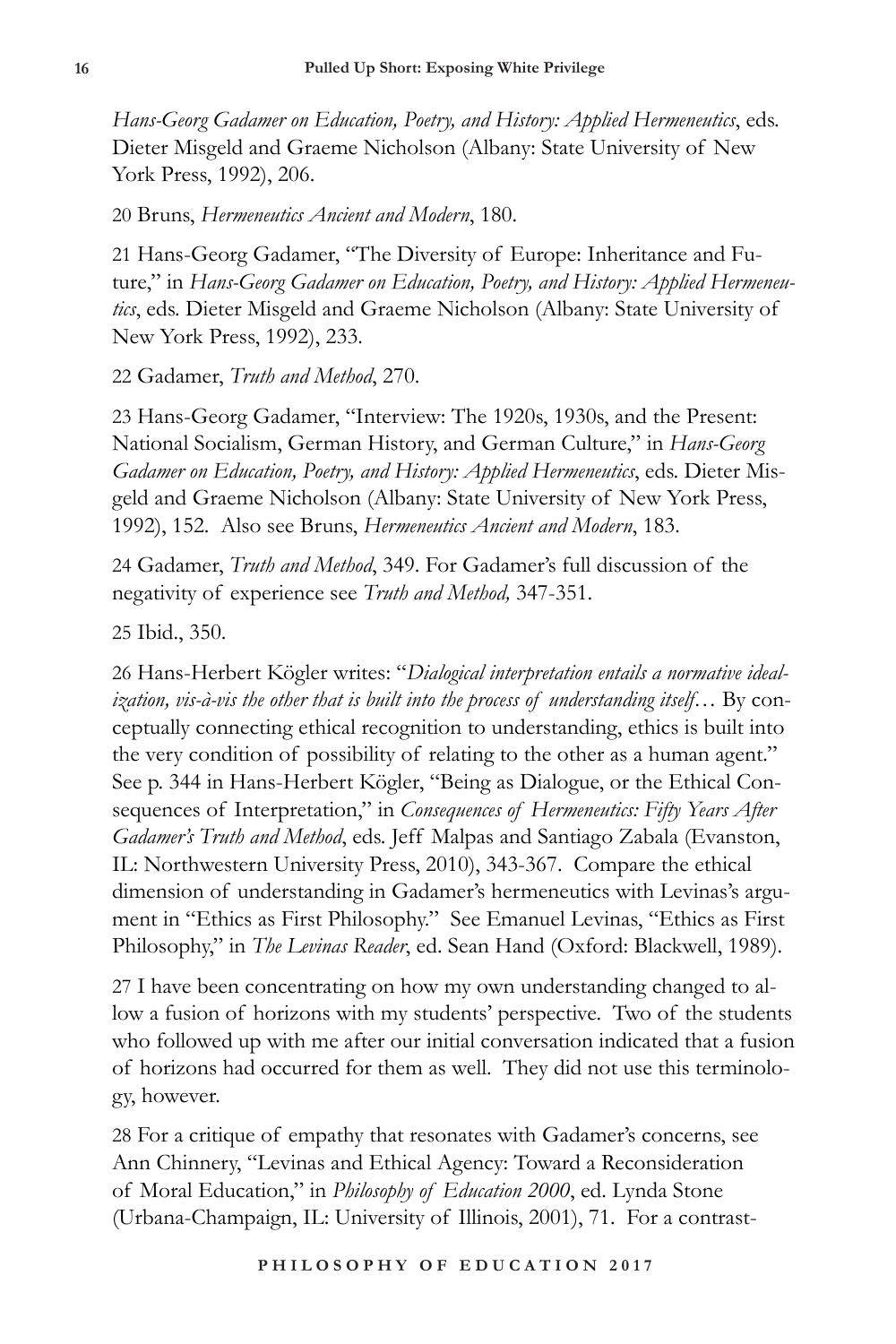ing perspective, see Derald Wing Sue, *Race Talk and the Conspiracy of Silence* (Hoboken, New Jersey: Wiley, 2015). On page 142, Sue writes that empathy is necessary for understanding and that white guilt compromises empathic ability.

29 The challenge is that white students are encompassed by the social structures they seek to critically interrogate. How therefore is it possible for students to objectively see the situation in which they are immersed? Barbara Applebaum frames this challenge as follows: "Dominant group members need to be prodded into taking a macroscopic view of oppression." See Barbara Applebaum, "White Privilege, Complicity, and the Social Construction of Race, *Educational Foundations* (Fall 2003): 5-20, 11.

30 Barbara Applebaum draws on post-structural theory to offer a different view of responsibility. See her analysis of responsibility under complicity in Barbara Applebaum, *Being White, Being Good: White Complicity, White Moral Responsibility, and Social Justice Pedagogy* (New York: Rowman & Littlefield Publishers, 2010).

31 See, for example, Kathy Hytten, "The Problem of Misplaced Focus, or More About Me," in *Philosophy of Education 2005*, ed. Kenneth R. Howe (Urbana-Champaign: University of Illinois, 2006), 158-160; and Andrew J. Pierce, "Interest Convergence: An Alternative to White Privilege Models of Anti-Racist Pedagogy and Practice," *Teaching Philosophy* 39, no. 4 (2016): 507-530. A number of scholars focus on teacher education and argue that disrupting the self-understanding of white pre-service teachers is problematic. See for example, Jenny Gordon, "Inadvertent Complicity: Colorblindness in Teacher Education," *Educational Studies* 38, no. 2 (2005): 135- 153; and James C. Jupp, Theodora Regina Berry, and Timothy J. Lensmire, "Second-Wave White Teacher Identity Studies: A Review of White Teacher Identity Literatures From 2004 Through 2014," *Review of Educational Research* 86, no. 4 (2016): 1151-1191, especially page 1176. For a contrasting view, see Audrey Thompson, "Tiffany, Friend of People of Color," *International Journal of Qualitative Studies in Education* 16, no. 1 (2003): 7-29. Drawing on feminist theory, Thompson argues on pages 21-22 that, "growth in understanding [of white privilege] is no guarantee of an enhanced, improved, or better integrated sense of self."

32 See, for example, Ronald David Glass and Anne Newman, "Ethical and Epistemic Dilemmas in Knowledge Production: Addressing Their Intersection in Collaborative, Community-based Research," *Theory and Research in Education* 13, no. 1 (2015): 23-37; and Cris Mayo, "Certain Privilege: Rethinking White Agency," in *Philosophy of Education 2004*, ed. Chris Higgins (Urba